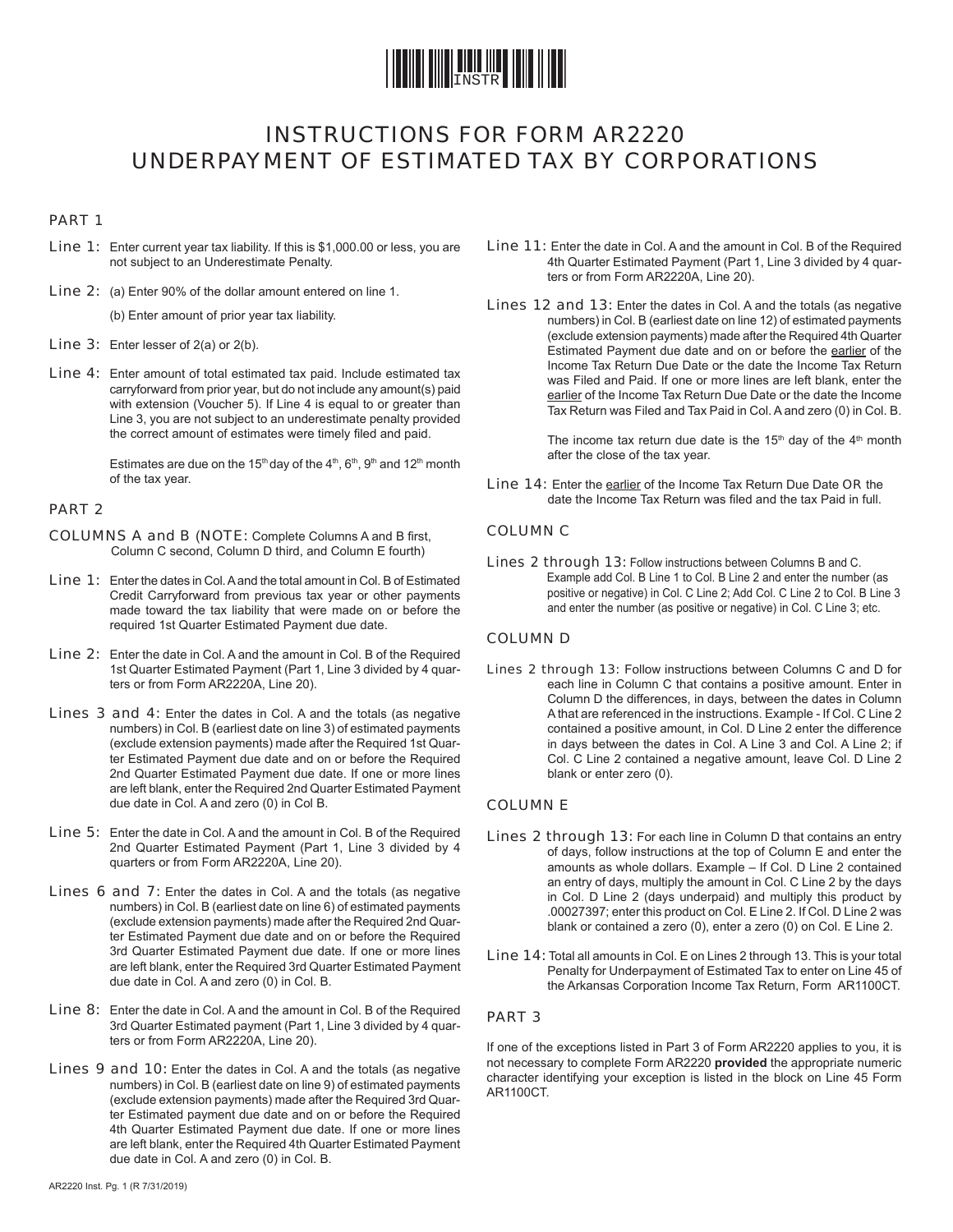

# Example 1 for AR2220 Form

Est. Tax Carryforward Estimated Extension

03/15/20 \$3,144 05/15/20 \$7,044 06/15/20 \$1,244

Taxpayer: ABC Corporation Tax Year End: 06/30/20 Current Year Tax Liability: \$18,418 Due Date of Return: 10/15/20 Date Return Filed: 10/15/20 Previous Year Tax Liability: \$18,624 from Prior Tax Year: \$0.00 Pymts Made: 10/15/19 \$4,144 Pymt Made: 10/15/20 \$1,000

NOTE: *Part 3 of the AR2220 Form not included below due to space limitations*

## State of Arkansas UNDERPAYMENT OF ESTIMATED TAX BY CORPORATIONS AR2220

| <b>I CORPORATION</b><br><b>ABC Corporation</b>                                                                                        | <b>FEIN</b> | 98-7654321 |            |  |  |  |  |  |
|---------------------------------------------------------------------------------------------------------------------------------------|-------------|------------|------------|--|--|--|--|--|
| <b>PART 1.DETERMINING TAX AMOUNT REQUIRED TO BE ESTIMATED</b> (Round all entries to whole dollars)                                    |             |            |            |  |  |  |  |  |
|                                                                                                                                       |             | 18,418     | <b>100</b> |  |  |  |  |  |
| (If Line 1 is \$1,000 or less, you are not subject to an underestimate penalty)                                                       |             |            |            |  |  |  |  |  |
|                                                                                                                                       |             | 16,576     | 100'       |  |  |  |  |  |
|                                                                                                                                       |             | 18,624     | 100        |  |  |  |  |  |
|                                                                                                                                       |             | 16,576     | 100        |  |  |  |  |  |
|                                                                                                                                       |             | 15,576     | 100        |  |  |  |  |  |
| (If I ing A is equal to or grapter than Line 3 you are not subject to an underestimate penalty <b>provided t</b> he correct amount of |             |            |            |  |  |  |  |  |

 *(If Line 4 is equal to or greater than Line 3 you are not subject to an underestimate penalty, provided the correct amount of quarterly estimated tax payments, as entered in Part 2, Lines 2, 5, 8, and 11, were timely filed and paid)* 

### PART 2.COMPUTATION OF UNDERESTIMATED PENALTY *(Round all entries to whole dollars)*

| NOTE: Complete Columns A and B first, Column C<br>second, Column D third, and Column E fourth. |                                                               | A<br>Date     | B<br>Amounts             |               | C<br>Cumulative |                               | D            | E.                  |
|------------------------------------------------------------------------------------------------|---------------------------------------------------------------|---------------|--------------------------|---------------|-----------------|-------------------------------|--------------|---------------------|
|                                                                                                |                                                               |               | Enter pmts.              |               |                 |                               | Days<br>Col. | Penalty<br>Col. C X |
|                                                                                                |                                                               |               | as $(-)$                 |               | Underpay $(+)$  |                               | $C (+)$      | Col. $D$ $X$        |
|                                                                                                | 1. Estimated Credit Carryforwards and Payments made           |               |                          |               | Overpay (-)     |                               | Amts.        | .00027397           |
|                                                                                                | on or before the 1 <sup>st</sup> Quarter Due Date:            | 10/15/19      | < 4,144.00 >             |               |                 |                               | Only         |                     |
|                                                                                                | 2. Required 1 <sup>st</sup> Quarter Estimated Payment:        | 10/15/19      | 4,144.05                 | $B1+B2=$      | 0.05            | $A3-A2=$                      | 61           | $\mathbf{0}$        |
|                                                                                                | 3. Est. Pmt. made after Col. A, Ln.2 and on or before         |               |                          |               |                 |                               |              |                     |
|                                                                                                | Col. A, Ln. 5. If blank, enter Col. A, Ln. 5 date in Col. A:  | $12/15/19$  < | $\mathbf 0$              | $C2+B3=$      | 0.05            | $A4-A3=$                      | $\Omega$     | 0                   |
|                                                                                                | 4. Est. Pmt. made after Col. A, Ln. 3 and on or before        |               |                          |               |                 |                               |              |                     |
|                                                                                                | Col. A, Ln. 5. If blank, enter Col. A, Ln. 5 date in Col. A:  | $12/15/19$  < | 0<br>>                   | $C3+B4=$      | 0.05            | $A5-A4=$                      | $\Omega$     | 0                   |
|                                                                                                | 5. Required 2 <sup>nd</sup> Quarter Estimated Payment:        | 12/15/19      | 4,144.05                 | $C4 + B5 =$   | 4,144.10        | $A6-A5=$                      | 91           | 103.32              |
|                                                                                                | 6. Est. Pmt. made after Col. A, Ln. 5 and on or before        |               |                          |               |                 |                               |              |                     |
|                                                                                                | Col. A, Ln. 8. If blank, enter Col. A, Ln. 8 date in Col. A:  | 03/15/20      | $\vert$ < 3,144.00 >     | $C5+B6=$      | 1,000.10        | $A7-A6=$                      | $\mathbf 0$  | 0                   |
|                                                                                                | 7. Est. Pmt. made after Col. A, Ln. 6 and on or before        |               |                          |               |                 |                               |              |                     |
|                                                                                                | Col. A, Ln. 8. If blank, enter Col. A, Ln 8 date in Col. A:   | 03/15/20      | 0<br>$\,<$               | $C6+B7=$      | 1,000.10        | $A8-A7=$                      | $\Omega$     | 0                   |
|                                                                                                | 8. Required 3rd Quarter Estimated Payment:                    | 03/15/20      | 4,144.05                 | $C7 + B8 =$   | 5,144.15        | $A9-A8=$                      | 61           | 85.97               |
|                                                                                                | 9. Est. Pmt. made after Col. A. Ln. 8 and on or before        |               |                          |               |                 |                               |              |                     |
|                                                                                                | Col. A. Ln. 11. If blank, enter Col. A. Ln.1 date in Col. A:  | 05/15/20      | < 7,044.00 >             | $C8 + B9 =$   | (1,899.85)      | $A10-A9=$                     | $\Omega$     | 0                   |
|                                                                                                | 10. Est. Pmt. made after Col. A, Ln. 9 and on or before       |               |                          |               |                 |                               |              |                     |
|                                                                                                | Col. A, Ln.11. If blank, enter Col. A, Ln.11 date in Col. A:  | 06/15/20      | $ $ < 1,244.00 >         | $C9 + B10=$   | (3, 143.85)     | $A11 - A10 =$                 | $\mathbf 0$  | 0                   |
|                                                                                                | 11. Required 4th Quarter Estimated Payment:                   | 06/15/20      | 4,144.05                 | $C10 + B11 =$ | 1,000.20        | $A12-A11=$                    | 122          | 33.43               |
|                                                                                                | 12. Est. Pmt. made after Col. A, Ln. 11 and on or before      |               |                          |               |                 |                               |              |                     |
|                                                                                                | Col. A, Ln 14. If blank, enter Col. A, Ln.14 date in Col. A:  | 10/15/20      | $\mathbf 0$<br>l<<br>>   | $C11 + B12 =$ | 1,000.20        | $A13 - A12 =$                 | $\mathbf 0$  | 0                   |
|                                                                                                | 13. Est. Pmt. made after Col. A, Ln. 12 and on or before      |               |                          |               |                 |                               |              |                     |
|                                                                                                | Col. A. Ln.14. If blank,, enter Col. A. Ln.14 date in Col. A: | $10/15/20$  < | $\mathbf 0$<br>$\, > \,$ | $C12 + B13 =$ | 1,000.20        | $A14-A13=$                    | $\mathbf 0$  | $\mathbf 0$         |
|                                                                                                | 14. Earlier of the Income Tax Return Due Date or the Income   |               |                          |               |                 |                               |              |                     |
|                                                                                                | Tax Return Filed Date with complete Tax Payment:              | 10/15/20      |                          |               |                 | Total Penalty (Total Col. E): |              | 222.72              |

AR2220 Inst. Pg. 2 (R 7/31/2019)